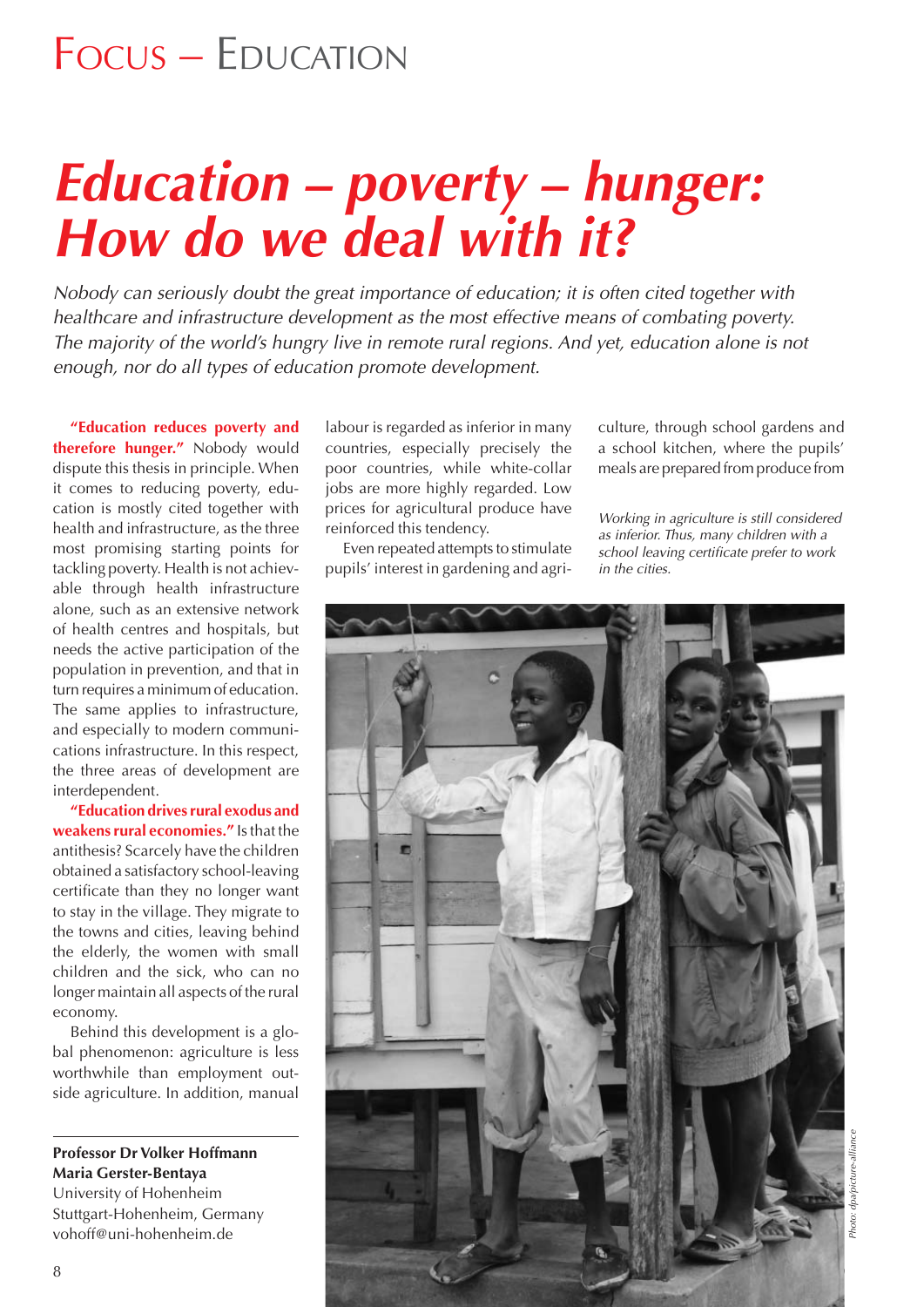*Only few primary school teachers are willing to give "green lessons" and support the idea of school gardens.*

the school garden, have so far failed in many cases. Primary school teachers do not see it as their responsibility, and there are not enough "science teachers" for school gardens and "green" lessons.

#### *Education offensive in developing countries?*

Where can we begin? There is a story that a high-level delegation of government members from Ethiopia travelled to South-East Asia to find out about the economic successes of the fast-developing nations there. To their question "What did you do to kickstart your unprecedented economic growth?", they always received the answer "We opened more universities and filled them with modern equipment". Ethiopia now has a network of newly built universities throughout the country, and international sponsors are contributing to the cost. It is to be hoped that this education offensive will be accompanied by the recruitment of sufficiently qualified college staff. Well-trained teachers who are also willing to go to remote districts would then be required for intensifying educational efforts in rural areas.

In addition, Ethiopia has listened to German advisers and is endeavouring to establish a modern vocational college system and improve the training of technicians and engineers, as it is precisely the poor countries who not only require academics but also especially need well-qualified citizens at all educational levels.

#### *Can education be a luxury?*

There can never be too much good done for education. In industrialised countries we talk about lifelong learning and a fast-moving world of work,



which not only regards education as necessary for self-esteem, but which to a large extent has become dependent on the lifelong learning of the workforce, since occupational fields and jobs change within ever shorter spaces of time. But both social demands and financial possibilities vary widely between rich and poor countries. Poor countries have difficulty providing the infrastructure and personnel, and poor people cannot afford the high cost of education, if it has to be borne privately. It is also a question of the time required, that is, of the cost of diverted labour.

General education is therefore indeed a luxury, and even vocational training and work-related further education must be delivered in such a way that it has a direct effect on income. Anything that does not directly lead to an improved income must at least contribute to an improvement in living conditions.

Delivering useless curricula or offering a syllabus that cannot be translated into practical use in poor countries is not just a luxury, but can even be regarded as a waste of scarce resources.

#### *Does education make people happy?*

Learning can be great. It satisfies curiosity, provides experience of success, creates a bond among classmates, forges friendships and broadens one's own opportunities. But often education is just a turn-off, and the walk to school becomes a hated chore. So when we talk about education we must also give some thought to teacher training. Only motivated teachers can foster enthusiasm in children for new things – or they can destroy it. If learning consists only of relentless learning by heart, if the teacher is always right, if discussion is not encouraged, the "vessels" will indeed be full at the end of an educational phase – but at what cost?

By way of an aside, even the most motivated teacher needs a minimum of equipment, but in many schools in poor countries the situation is catastrophic. An education offensive should also consider this: improve the educational infrastructure, train motivated teachers and make them familiar with using new teaching materials.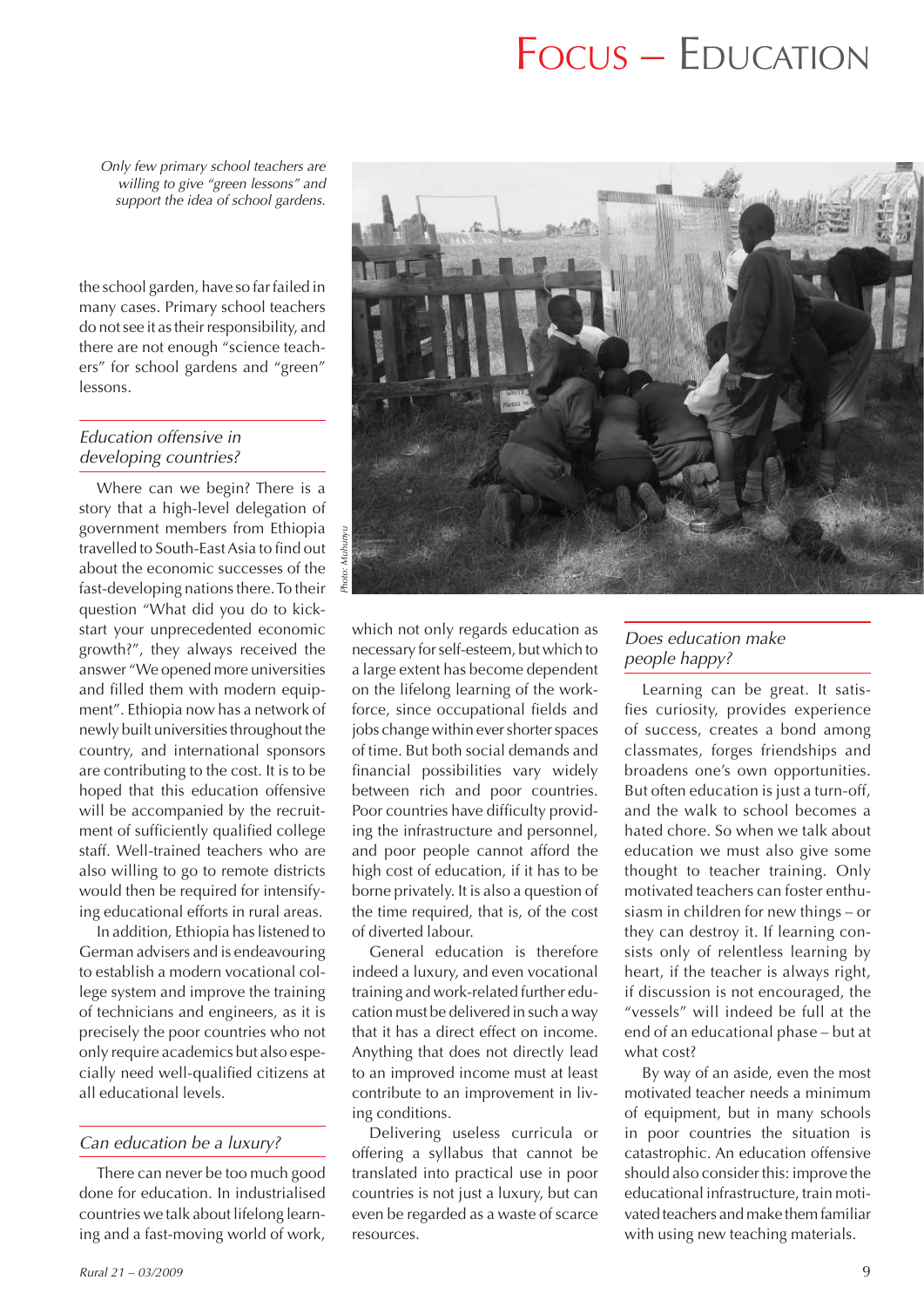#### *Education as the route to self-determination for women?*

Inadequate access to education particularly affects disadvantaged social groups, including women and, most especially, young girls. They are disadvantaged when, resources being scarce, there is a question of who is to have their school attendance paid for. Special schemes such as the "school feeding" programme, through which girls are given "take home rations" as an incentive to attend school, are one answer, but not one that has so far brought about any fundamental change in attitude.

There is also no guarantee that a good education – possibly an even better one than that of their husbands or brothers – will automatically afford women more recognition. It is often overlooked that this signifies a radical social change, which can result not only in a double burden but also in increasing domestic violence, because women are then less willing to accept the subordinate role expected by society.

Women are needed and have an equal right to education, but education for society as a whole should be considered against the background of the gender impact and the possible counter-reactions and be accompanied by the necessary measures (e.g.

guaranteed legal proceedings, women's refuges).

#### *Education for rural areas*

Basic education in the primary and compulsory school years should be organised in such a way that it opens doors to a successful life on the land. Agricultural and manual skills as well as business practice should be taught in addition to basic knowledge. The EARTH University in Costa Rica provides an interesting example: alongside their degree course the students carry out a business project, through which they attempt to increase their initial capital.

It should be possible to remain in rural areas and receive a more advanced education; modern communications infrastructure makes it possible to combine a job in a rural location with a distance learning course or even a complete online degree. With advances in Internet connections and mobile phones, teleworking is also becoming a possibility in rural areas.

#### *Can market forces provide all the answers?*

Is the demand for skilled workers creating the desired supply as well? The effects of globalisation on poor countries and poor population groups are



still hotly disputed. However, a careful observer will be able to ascertain that, increasingly, more developing countries such as China and India have succeeded in moving up to become fast developing countries, and have for some time been outstripping the traditional industrialised states in percentage economic growth rates. Free world trade and globalisation of the economy therefore have the potential to reduce existing inequalities.

If the poor countries were to succeed in resolving conflicts over resources fairly and avoiding civil wars, there would also be new incentives for training and vocational qualifications through economic growth. But globalisation and economic growth assume education on the part of participants and by no means automatically provide it. More privatisation in education reduces equality of opportunity and weakens the motivation of the upwardly mobile, preventing competitive outcomes that would favour true achievers. For this reason, education should remain a state priority.

#### *Education aid to compensate for the brain drain*

It is true that a great deal of experience can be gained "on the job", but an adequate basic education is a prerequisite for specialised higher education. Investors and companies are only prepared to take on the provision of this professional training themselves in areas of innovation. As a rule, it is cheaper to employ skilled workers who have received their training elsewhere. While in the 1950s and 1960s the brain drain, the practice of enticing qualified personnel to leave developing countries for industrialised countries, was frowned upon, nowadays no country is ashamed of quite openly offering special programmes for skilled workers from abroad. If we do not want to

*Students at the EARTH-University in Costa Rica present their business project.*